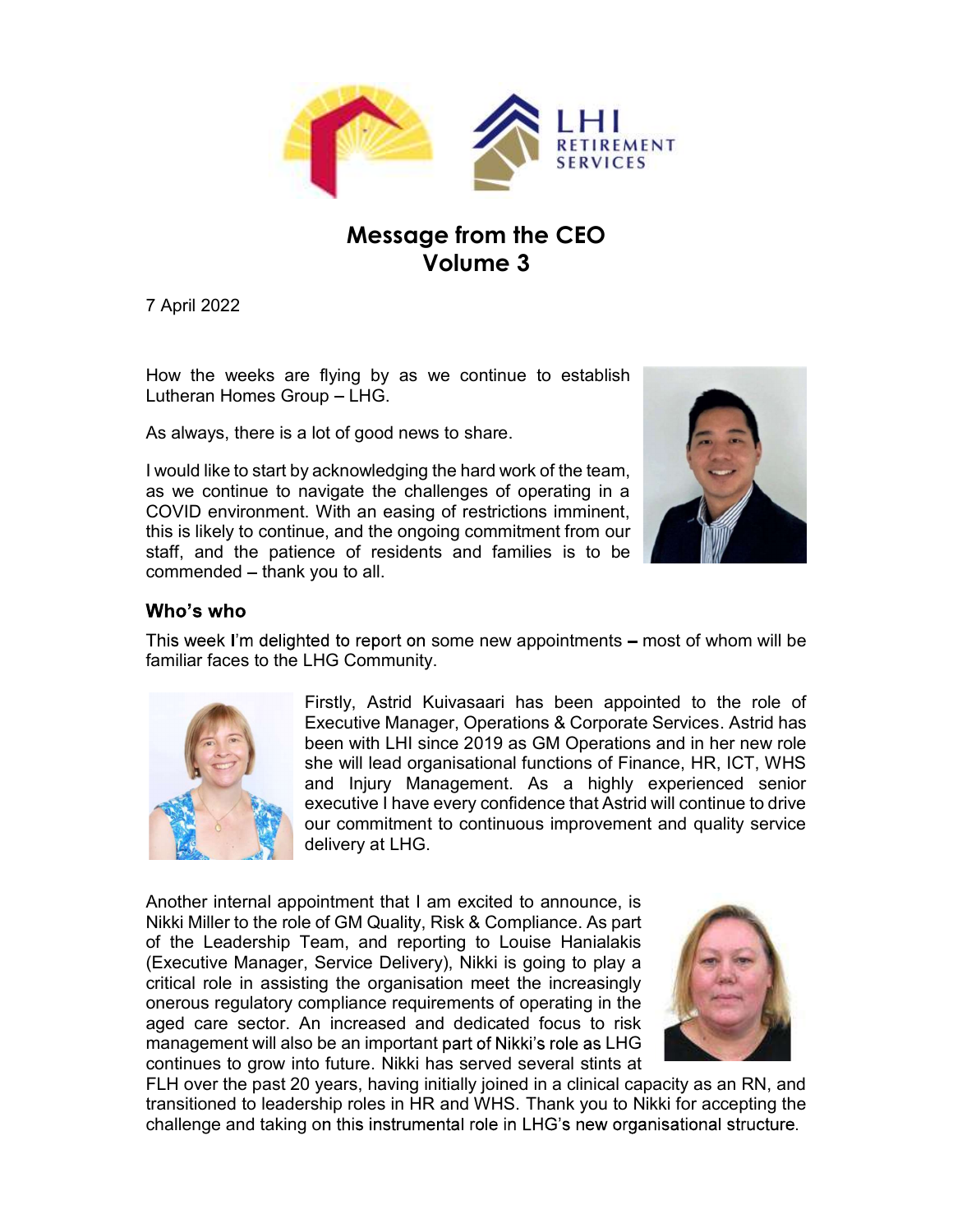

Last but certainly not least, is the appointment of Matthew Dobie to the newly created role of GM, Hotel Services. As I have mentioned when speaking at various events in recent months, as we grow it is imperative that we maintain a level of consistency and quality across our sites. Matthew's role will help achieve this in an area that I believe is of great importance. Food is something that I am very passionate about, and I believe that residents in our RCHs, as well as our Independent Living Units, should have access to great quality, great tasting meals on a daily basis. Matthew comes to us

with more than twenty years' experience as a chef and hotel services manager at a national level. He will work closely with teams at the various sites, as well as with our catering consultants Blanco Horner, to continue improving the quality of all our meals. Hotel Services staff will commence reporting to Matthew from Tuesday, 26 April 2022.

# Major happenings since the last Bulletin:

- Abovementioned senior leadership appointments
- We have finalised and distributed the first round of FAQs to staff, residents and families. These will be regularly reviewed, updated and circulated as the transition process proceeds and new information arises. The objective, as with these Bulletins, is to ensure you are kept fully informed of all changes and developments at LHG
- Staff consultation sessions are being held at all sites
- Meetings with ILU residents at Fullarton and Para Vista have been held (or are scheduled in)
- An LHG Board Meeting and tour has been held at Fullarton
- And I had the pleasure of attending a Residents and Friends event at Fullarton.

## Major things we're working on now:

- Blanco Horner (catering consultant) visited the Fullarton RCH; they are working with us in extending the COVID contingency plan that exists at Hope Valley and Glynde
- ILU Resident consultation session with Blanco Horner re Kafe Schulze. It is proposed this will include improvements to the frozen meal services for ILU residents and extend to all sites in the near future
- Property Master Plan Stage 1 is due for completion in the coming weeks
- Continued integration of ICT and Finance Systems.

## Making contact

A reminder that if you have queries or concerns during the transition period, your key points of contact are.

Fullarton RCH: Shani Liyanage (General Manager Residential Care, Fullarton) 8372 3487 or shani.liyanage@flh.asn.au

Glynde RCH: Yasmine Ruyssen (General Manager Residential Care, Glynde) 8336 0177 or yruyssen@lhi.org.au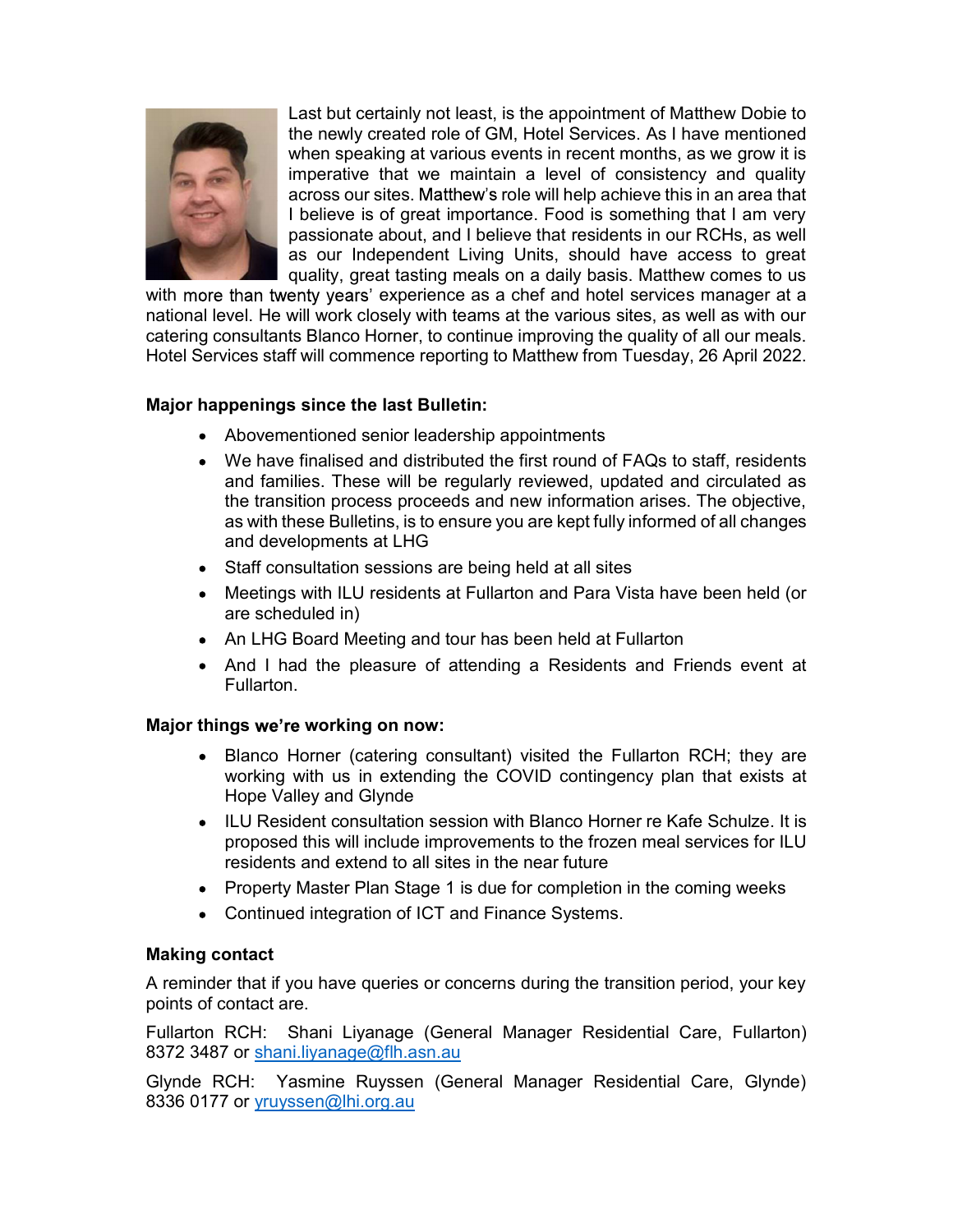Hope Valley RCH: Megan Oudshoorn (General Manager, Residential Care, Hope Valley) on 8265 8005 or moudshoorn@lhi.org.au

Independent Living and Home Care: Michael Vullings (General Manager Community & Independent Living) 8336 0143 or mvullings@lhi.org.au

And as always, any question, concern or comment can also be sent to the email address FAQ@lhg.org.au

Finally, as the structure of LHG evolves, I want you all to have a clear picture of 'who's who', so attached is the Executive Team Organisational Chart; this outlines where organisational functions and responsibilities sit within each of the Executive portfolios. In the coming weeks, we will distribute further information as we finalise reporting lines in the new structure that will support LHG into the future.

Yours sincerely

Tim Chia **CEO CEO** Lutheran Homes Group